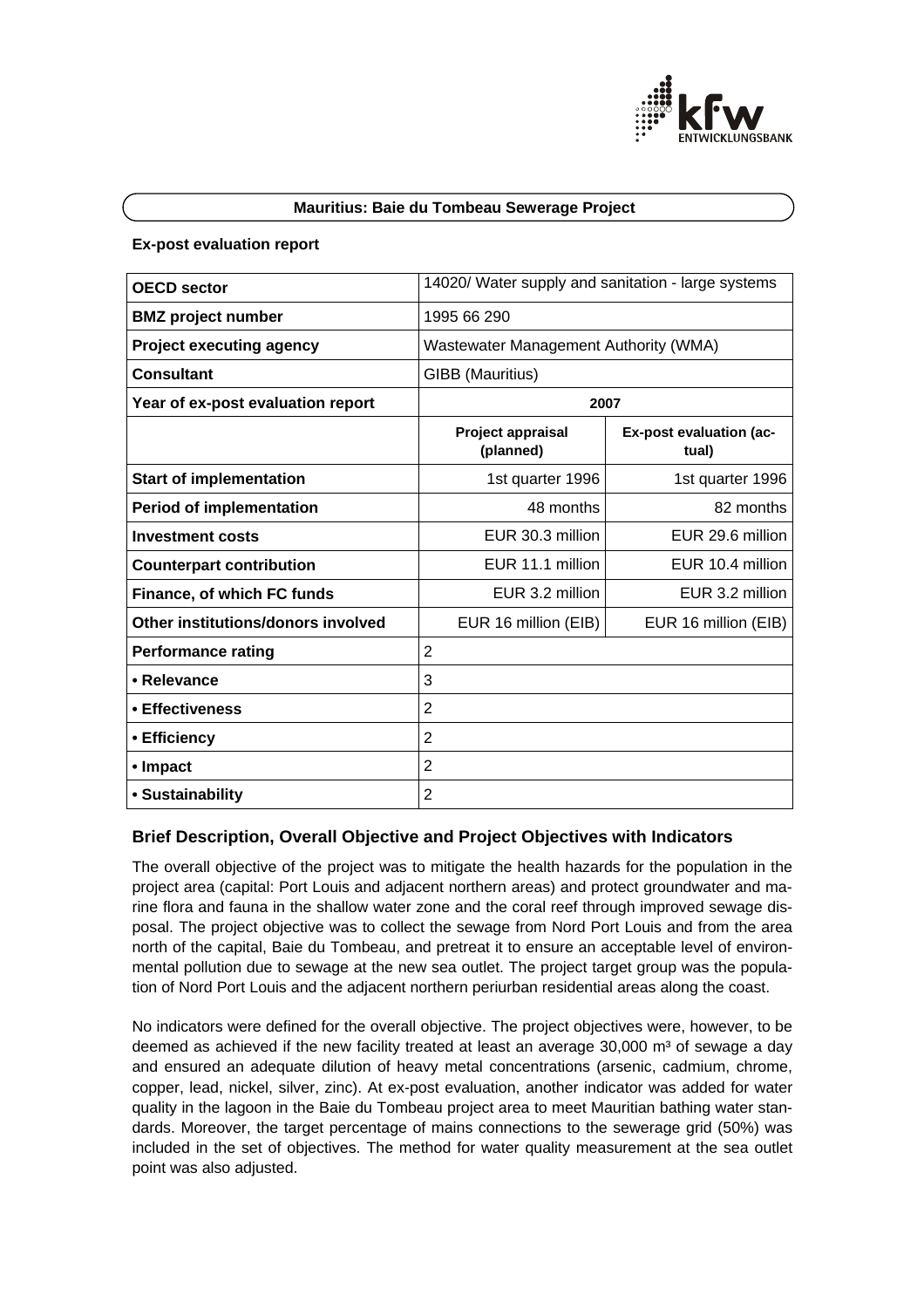## **Project Design/Major Deviations from Original Planning and Main Causes**

The project is embedded in Mauritius' extensive National Sewerage Programme (NSP), which in 1994 identified priority investments amounting to MUR 18 billion (EUR 450 million) for the next 20 years in the sewerage sector (1993-2012). So far, investments for various individual projects totalling approx. MUR 8 (EUR 200 million) have been implemented, two-thirds of which financed by various donors and about one-third by the Republic of Mauritius.

The individual Baie du Tombeau Sewerage Project cofinanced by FC largely comprised pumping sewage from Port Louis into the new sewage plant in the Baie du Tombeau area north of the capital for pretreatment and then discharging it via an outlet into the sea 1.4 km away from the coast (1.0 km away from the coral reef). Moreover, the southwestern part of the Baie du Tombeau area (1,500 service connections) was connected to the sewage plant through the construction of suitable sewage collectors. The investment components included the construction of the new sewage plant, the sea outlet pipe, the feedpipe from the old collection point, Northern Works, to the new sewage plant, two pumping stations as well as a part of the sewerage system in the Baie du Tombeau area. The project design proposed at appraisal was generally adhered to. Despite a three-year delay in implementation, actual costs were slightly below those budgeted at project appraisal due to cheaper offer prices.

Considering the general local conditions, the considerable distance of the outlet from the coast and reef and the sewage dilutions at the outlet, we consider the plan to pretreat the sewage only (coarse trash rack, sieve and sand trap) before discharge into the sea as generally appropriate. This option is also less prone to disruptions than a complex biological treatment with a much shorter sea outlet pipeline, for example. Moreover, the scheme is only an initial phase of a planned progressive development of the sewerage system with upgrading measures for the treatment plant envisaged in later phases.

# **Key Results of Impact Analysis and Performance Rating**

The project executing agency responsible for the implementation of the project until the foundation of the Wastewater Management Authority (WMA) was the water department in the Ministry of Energy, Water Resources and Postal Services. Only towards the end of project implementation in 2001 was responsibility for the project and the operation of the facilities assigned to the WMA founded at this time. WMA is a professional organization with sufficient technical capacity to run the facilities. It is very short of personnel, however, which is why the project facilities are run by a private operator for the time being. More complex repair and maintenance work also has to be assigned to external contractors. The project facilities are in a satisfactory condition and operating results are acceptable. The current financial position of the executing institution is still very good. The rising operating costs due to system extension can, however, only be paid for with higher wastewater rates, which are presently pending government approval.

In interaction with other causal factors, the project has been able to make a contribution to protecting marine flora and fauna in the shallow water zone, the coral reef and groundwater as well as to reducing health hazards for the population. Among other things, this is evident in the improved lagoon water quality in Baie du Tombeau, the sewage dilution at the new sea outlet point and the improvement in sanitation for the additional population connected to the central sewerage grid. We see deficits in the low capacity utilization of the sewage plant (presently 43%). Owing to the consistent implementation of the NSP over the past years, however, we expect that the connection of additional areas in the catchment zone of the sewage plant - as planned and in part already under construction - will be carried out in the coming years, thus raising capacity utilization by a considerable margin.

At appraisal, the project was not directly aligned with poverty reduction or gender equality. Only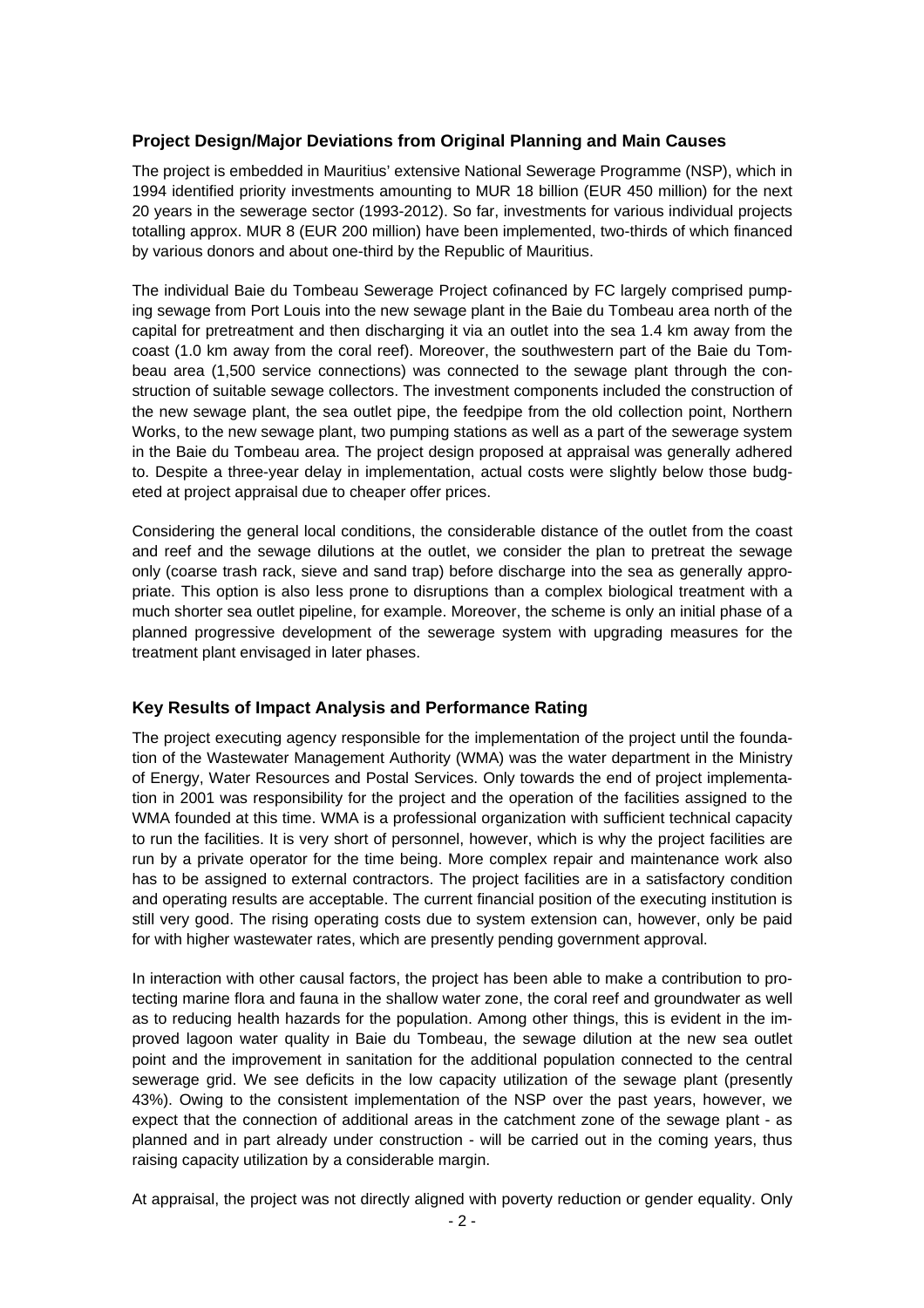a small percentage of the population in the project area can be classed as poor. There is therefore no direct poverty relevance. Under the given set of objectives, the project had no scope for making a contribution to gender equality.

The introduction of the extensive progressive and transparent Waste Water Management Act was supported by relevant project requirements. We may therefore assume impacts in promoting good governance.

Environmental protection and resource conservation was a primary objective of the project. It has caused no adverse environmental impacts. Where there are marked increases in wastewater volumes or concentrations, however, it should be ascertained whether a sufficient sewage dilution is still assured at the sea outlet point. Otherwise, consideration should be given to upgrading the sewage plant in Baie du Tombeau straight away.

The project was geared to remedying a major developmental constraint with high investment needs. It conformed with the goals of German development cooperation and directly supported the priorities of the government of Mauritius, as evident in the preparation of the relevant sector programme and in the provision of substantial local funds for the sector. The project was thus capable of making a contribution to attaining the MDGs (Goal 7 - Ensure environmental sustainability). Altogether, the donors coordinated closely in the wastewater sector and adopted harmonized sectoral approaches. We assess relevance altogether as satisfactory (Subrating 3).

The project objective indicators have been met for the most part. On average, only about 25,000 m<sup>3</sup> of sewage is pretreated a day. At project appraisal, the quantity of sewage in the north of Port Louis was overestimated. Water quality measured every quarter at the sea outlet point is quite admissible. At the coast of the Baie du Tombeau lagoon, it has improved since project operation and meets bathing water standards. Complaints by the local population about dirty, clouded lagoon water and eutrophication have diminished greatly. The percentage of mains connections to the sewerage grid currently amounts to 50%, and is likely to increase to 90% by 2009. As the project objective indicators have been met for the most part, the effectiveness of the project is judged to be good (Subrating 2).

Despite three-year delays in implementation and the largely unchanged project design, the investment costs of the individual project are slightly under the cost estimate at project appraisal. The average capacity utilization of the sewage plant currently amounts to only 43%, but this can be expected to increase substantially as the sewerage grid is extended in the next few years. Considering the subsystems operated externally, the number of personnel per 1,000 connections is comparatively high. However, production efficiency is judged as adequate in all. Since its foundation, the executing institution has earned a considerable surplus every year, though with a downtrend. Operating costs have been regularly covered in the past, with the recovery rate falling from 221% in 2002/03 to 146% in 2005/06, however. Currently, moreover, as the government still bears the operating costs of the system components operated by external enterprises, we may assume a realistic operating cost recovery of 120%. To meet rising operating costs due to system extension in the next few years, rates will have to be raised again; this is awaiting government approval. Collection efficiency is good at 90%. Altogether, we judge efficiency as good (Subrating 2).

The project has plausibly contributed to improving water quality in the Baie du Tombeau lagoon and with that to protecting marine flora and fauna in the shallow water zone and the coral reef. Moreover, it is also likely that due to this and the connection of additional residents to the sewerage grid, the project has also contributed to a certain extent to protecting groundwater and safeguarding the health of the population through better sanitation and cleaner bathing water. The impact is therefore rated as good (Subrating 2).